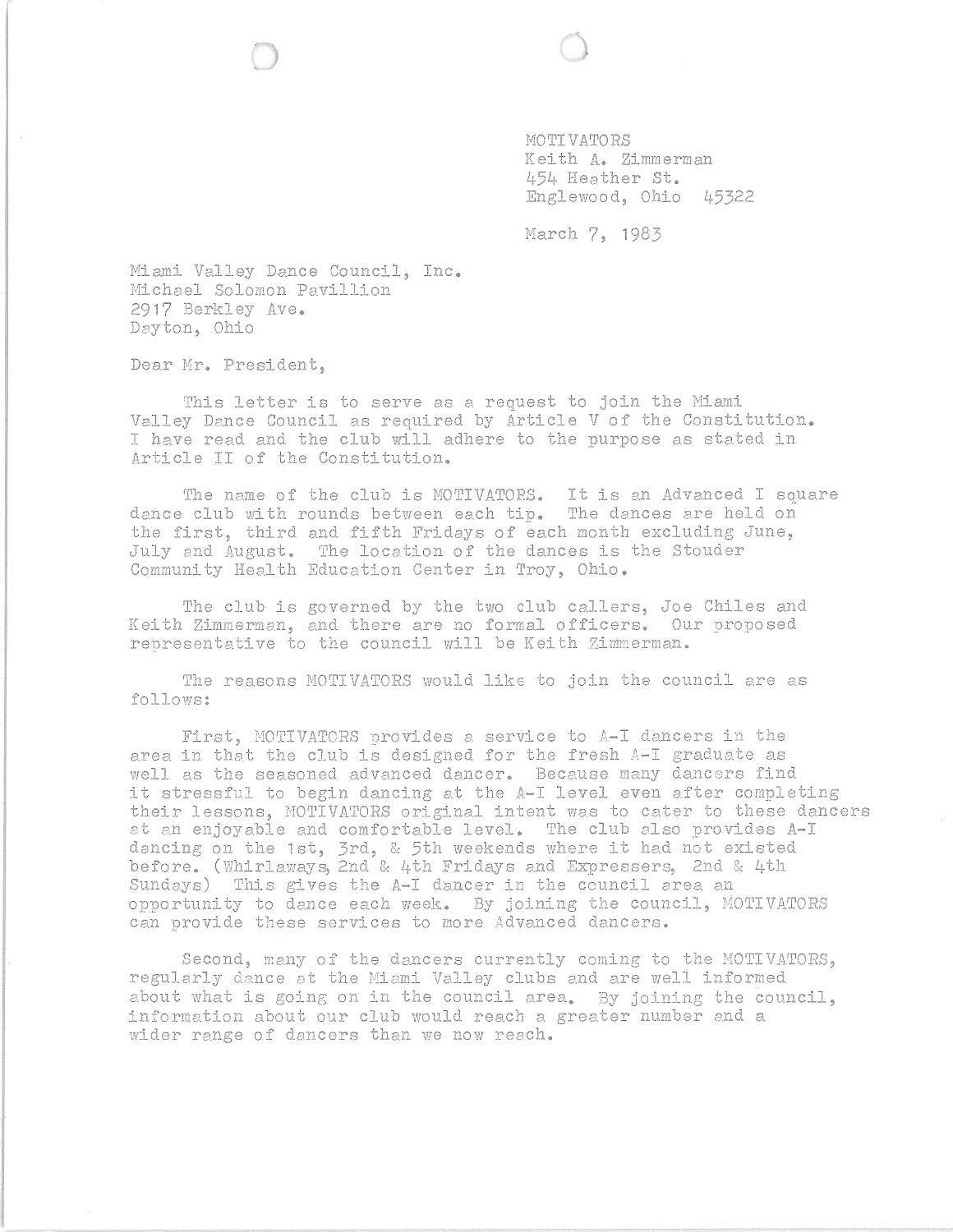Finally, the Miami Valley Dance Council is one of the most active councils in the state and it is certainly the most active in the Lima, Columbus, Cincinnati, Dayton area. It would be a priveledge to be a member of such a fine organization and to contribute to its continued success.

If accepted, the MOTIVATORS will uphold the Constitution and By-Laws of the Miami Valley Dance Council.

I hope that the council will accept the MOTIVATORS at the March 1983 meeting. In the event that the club is accepted, I have enclosed the July - December dance schedule as required by Article IV, Section 2, Line E of the By-Laws. Please forward it to the schedule printing committee. Thank you.

sincerely<br>eatled. Junnemmon Keith A/Zimmerman HOTIVATORS

(2)